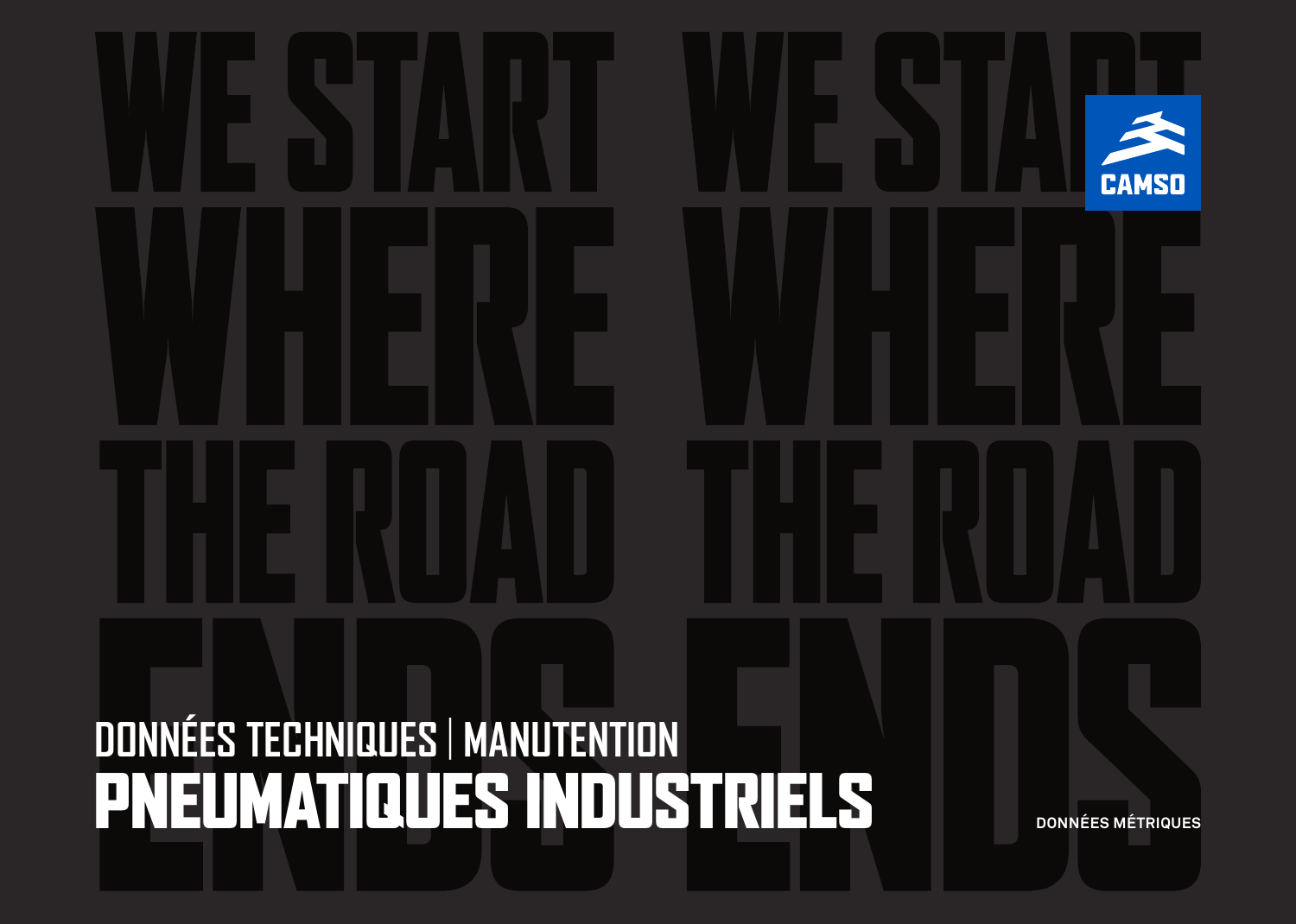|                                    |           | MARQUE<br><b>NOM DE</b><br><b>PRODUIT</b> |             | <b>CHAMBRE</b><br>AIR* |             | <b>DIMENSION</b><br>DE LA JANTE <sup>1</sup> |                          | <b>COMPOSÉ DE</b><br>CAOUTCHOUC |              |     |                                  |                             |                       | <b>DIMENSIONS RÉELLES</b> |                                    |                             | CAPACITÉ DE CHARGE <sup>2</sup> (kg) |                    |                                                       |                    |                                     |                    |                    |                    |                   |
|------------------------------------|-----------|-------------------------------------------|-------------|------------------------|-------------|----------------------------------------------|--------------------------|---------------------------------|--------------|-----|----------------------------------|-----------------------------|-----------------------|---------------------------|------------------------------------|-----------------------------|--------------------------------------|--------------------|-------------------------------------------------------|--------------------|-------------------------------------|--------------------|--------------------|--------------------|-------------------|
|                                    |           |                                           |             |                        | <b>FLAP</b> |                                              |                          |                                 |              |     | <b>INDICE</b><br>DE.             | (bar)                       |                       |                           | DU PNEU (mm)                       |                             |                                      |                    | <b>CHARIOTS ÉLÉVATEURS</b><br>À FOURCHE À CONTREPOIDS |                    | <b>AUTRES VÉHICULES<sup>3</sup></b> |                    |                    |                    |                   |
| <b>DIMENSION</b><br><b>DU PNEU</b> | <b>PR</b> |                                           | SCULPTURE   |                        |             |                                              |                          |                                 |              |     | <b>CHARIOT</b><br><b>ET CODE</b> |                             |                       |                           |                                    |                             |                                      |                    | Jusqu'à 25 km/h│Jusqu'à 35 km/h                       |                    | À VITESSE MAXIMALE                  |                    |                    |                    |                   |
|                                    |           |                                           |             | ET.<br><b>VALVE**</b>  |             | RECOMMANDÉE                                  | ERNATIVE<br>ൎ            | <b>NOIR</b>                     | NON-MARQUANT |     | DE<br><b>VITESSE</b>             | PRESSION<br>GONFLAGE (<br>Ě | Diamètre<br>hors-tout | Largeur<br>hors-tout      | Bande de<br>roulement<br>originale | Rayon<br>charge<br>statique | Roue<br>porteuse                     | Roue<br>directrice | Roue<br>porteuse                                      | Roue<br>directrice | Jusqu'à<br>10 km/h                  | Jusqu'à<br>25 km/h | Jusqu'à<br>40 km/h | Jusqu'à<br>50 km/h | STATIQUE (0 km/h) |
| 8 po                               |           |                                           |             |                        |             |                                              |                          |                                 |              |     |                                  |                             |                       |                           |                                    |                             |                                      |                    |                                                       |                    |                                     |                    |                    |                    |                   |
| $4.00 - 8$ $(4.80 - 8)$            |           | 8 SOLIDEAL                                | <b>RIB</b>  | JS <sub>2</sub>        | $90 - 8$    | 3.251                                        | 3.00D                    | ٠                               |              | 94  | A <sub>5</sub>                   | 9.00                        | 425                   | 114                       | 7                                  | 194                         | 870                                  | 670                | 840                                                   | 620                | 870                                 | 670                | 595                | 565                | 1010              |
| $4.00 - 8$ $(4.80 - 8)$            |           | 10 SOLIDEAL AIR 550                       | $ED+$       | JS <sub>2</sub>        | $90 - 8$    | 3.251                                        | 3.00D                    | п                               |              | 97  | A <sub>5</sub>                   | 10.00                       | 422                   | 115                       | 12                                 | 196                         | 950                                  | 730                | 915                                                   | 675                | 950                                 | 730                | 650                | 615                | 1100              |
| $5.00 - 8$ (5.70-8)                |           | 8 SOLIDEAL AIR 550                        | $ED+$       | JS <sub>2</sub>        | $90 - 8$    | 3.00D                                        | 3.25/3.75                | ٠                               |              | 106 | A <sub>5</sub>                   | 8.25                        | 467                   | 132                       | 14                                 | 210                         | 1235                                 | 950                | 1190                                                  | 880                | 1235                                | 950                | 845                | 800                | 1435              |
| $5.00 - 8$ (5.70-8)                |           | 8 SOLIDEAL AIR 570                        | AIR 570     | JS <sub>2</sub>        | $90 - 8$    | 3.00D                                        | 3.25//3.75               | ٠                               |              | 106 | A <sub>5</sub>                   | 8.25                        | 468                   | 128                       | 10                                 | 217                         | 1235                                 | 950                | 1190                                                  | 880                | 1235                                | 950                | 845                | 800                | 1435              |
| $5.00 - 8$ (5.70-8)                |           | 10 SOLIDEAL HAULER                        | <b>HALT</b> | JS <sub>2</sub>        | $90 - 8$    | 3.00D                                        | 3.25//3.75               | п                               | п            | 111 | A <sub>5</sub>                   | 10.00                       | 460                   | 132                       | 14                                 | 209                         | 1415                                 | 1090               | 1365                                                  | 1010               | 1415                                | 1090               | 970                | 915                | 1645              |
| $5.00 - 8$ (5.70-8)                |           | 10 SOLIDEAL AIR 550                       | $ED+$       | JS <sub>2</sub>        | $90 - 8$    | 3.00D                                        | 3.251/3.751              | ш                               |              | 111 | A <sub>5</sub>                   | 10.00                       | 461                   | 128                       | 15                                 | 213                         | 1415                                 | 1090               | 1365                                                  | 1010               | 1415                                | 1090               | 970                | 915                | 1645              |
| $15 \times 41/2 - 8$ (125/75-8)    |           | 12 SOLIDEAL AIR 570                       | AIR 570     | JS <sub>2</sub>        | $90 - 8$    | 3.25                                         | 3.00D                    | ٠                               |              | 100 | A <sub>5</sub>                   | 10.00                       | 393                   | 112                       | 10                                 | 183                         | 1040                                 | 800                | 1000                                                  | 740                | 1040                                | 800                | 710                | 670                | 1210              |
| $16 \times 6 - 8$ (150/75-8)       |           | 10 SOLIDEAL AIR 570                       | AIR 570     | $V3 - 02 - 5$          | $130 - 8$   | 4.33R                                        | $\overline{\phantom{a}}$ | п                               |              | 107 | A <sub>5</sub>                   | 8.00                        | 427                   | 139                       | 10                                 | 197                         | 1270                                 | 975                | 1220                                                  | 900                | 1270                                | 975                | 870                | 820                | 1470              |
| $16 \times 6 - 8$ (150/75-8)       |           | 14 SOLIDEAL AIR 550                       | $ED+$       | $V3 - 02 - 5$          | $130 - 8$   | 4.33R                                        |                          | п                               |              | 111 | A <sub>5</sub>                   | 9.50                        | 420                   | 147                       | 13                                 | 191                         | 1415                                 | 1090               | 1365                                                  | 1010               | 1415                                | 1090               | 970                | 915                | 1645              |
| $16 \times 6 - 8$ (150/75-8)       |           | 16 SOLIDEAL HAULER                        | <b>HALT</b> | $V3 - 02 - 5$          | $130 - 8$   | 4.33R                                        | $\overline{\phantom{a}}$ | п                               | п            | 113 | A <sub>5</sub>                   | 10.00                       | 421                   | 147                       | 12                                 | 190                         | 1495                                 | 1150               | 1440                                                  | 1065               | 1495                                | 1150               | 1025               | 965                | 1735              |
| $18 \times 7 - 8$ (180/70-8)       |           | 14 SOLIDEAL AIR 570                       | AIR 570     | $V3 - 02 - 19$         | $130 - 8$   | 4.33R                                        | 5.00F                    | ٠                               |              | 121 | A <sub>5</sub>                   | 9.00                        | 471                   | 159                       | 12                                 | 237                         | 1885                                 | 1450               | 1815                                                  | 1340               | 1885                                | 1450               | 1290               | 1220               | 2190              |
| $18 \times 7 - 8$ (180/70-8)       |           | 14 SOLIDEAL AIR 550                       | $ED+$       | $V3 - 02 - 5$          | $130 - 8$   | 4.33R                                        | 5.00F                    | ш                               |              | 121 | A <sub>5</sub>                   | 9.00                        | 460                   | 155                       | 9                                  | 208                         | 1885                                 | 1450               | 1815                                                  | 1340               | 1885                                | 1450               | 1290               | 1220               | 2190              |
| $18 \times 7 - 8$ (180/70-8)       |           | 16 SOLIDEAL HAULER                        | <b>HALT</b> | $V3 - 02 - 5$          | $130 - 8$   | 4.33R                                        | 5.00F                    | п                               | п            | 125 | A <sub>5</sub>                   | 10.00                       | 472                   | 164                       | 18                                 | 210                         | 2145                                 | 1650               | 2065                                                  | 1525               | 2145                                | 1650               | 1470               | 1385               | 2490              |
| $18 \times 7 - 8$ (180/70-8)       |           | 16 SOLIDEAL AIR 550                       | $ED+$       | $V3 - 02 - 5$          | $130 - 8$   | 4.33R                                        | 5.00F                    | п                               |              | 125 | A <sub>5</sub>                   | 10.00                       | 459                   | 157                       | 16                                 | 207                         | 2145                                 | 1650               | 2065                                                  | 1525               | 2145                                | 1650               | 1470               | 1385               | 2490              |
| $18 \times 7 - 8$ (180/70-8)       |           | 16 SOLIDEAL AIR 570                       | AIR 570     | $V3 - 02 - 19$         | $130 - 8$   | 4.33R                                        | 5.00F                    | ш                               |              | 125 | A <sub>5</sub>                   | 10.00                       | 471                   | 164                       | 12                                 | 212                         | 2145                                 | 1650               | 2065                                                  | 1525               | 2145                                | 1650               | 1470               | 1385               | 2490              |
| $18 \times 7 - 8$ (180/70-8)       |           | 16 SOLIDEAL AIR 570                       | AIR 570     | $V3 - 02 - 19$         | $130 - 8$   | 4.33R                                        | 5.00F                    | ٠                               |              | 125 | A <sub>5</sub>                   | 10.00                       | 471                   | 164                       | 12                                 | 212                         | 2145                                 | 1650               | 2065                                                  | 1525               | 2145                                | 1650               | 1470               | 1385               | 2490              |
| 9 po                               |           |                                           |             |                        |             |                                              |                          |                                 |              |     |                                  |                             |                       |                           |                                    |                             |                                      |                    |                                                       |                    |                                     |                    |                    |                    |                   |
| $6.00 - 9$ $(6.90 - 9)$            |           | 10 SOLIDEAL HAULER                        | <b>HALT</b> | JS <sub>2</sub>        | $125 - 9$   | 4.00E                                        | $\overline{\phantom{a}}$ | п                               |              | 118 | A <sub>5</sub>                   | 8.50                        | 536                   | 168                       | 16                                 | 243                         | 1715                                 | 1320               | 1650                                                  | 1220               | 1715                                | 1320               | 1175               | 1110               | 1995              |
| $6.00 - 9$ $(6.90 - 9)$            |           | 10 SOLIDEAL AIR 550                       | $ED+$       | JS <sub>2</sub>        | $125 - 9$   | 4.00E                                        | $\overline{\phantom{a}}$ | п                               | п            | 118 | A <sub>5</sub>                   | 8.50                        | 534                   | 165                       | 11                                 | 245                         | 1715                                 | 1320               | 1650                                                  | 1220               | 1715                                | 1320               | 1175               | 1110               | 1995              |
| $6.00 - 9$ $(6.90 - 9)$            |           | 10 SOLIDEAL AIR 570                       | AIR 570     | JS <sub>2</sub>        | $125 - 9$   | 4.00E                                        | $\overline{\phantom{a}}$ | п                               |              | 118 | A <sub>5</sub>                   | 8.50                        | 540                   | 157                       | 12                                 | 249                         | 1715                                 | 1320               | 1650                                                  | 1220               | 1715                                | 1320               | 1175               | 1110               | 1995              |
| $6.00 - 9$ $(6.90 - 9)$            |           | 10 SOLIDEAL AIR 56                        | AIR 561     | JS <sub>2</sub>        | $125 - 9$   | 4.00E                                        | $\overline{\phantom{a}}$ | п                               |              | 118 | A <sub>5</sub>                   | 8.50                        | 537                   | 161                       | 12                                 | 252                         | 1715                                 | 1320               | 1650                                                  | 1220               | 1715                                | 1320               | 1175               | 1110               | 1995              |
| $6.00 - 9$ (6.90-9)                |           | 12 SOLIDEAL HAULER                        | <b>HALT</b> | JS <sub>2</sub>        | $125 - 9$   | 4.00E                                        | $\overline{\phantom{a}}$ | п                               |              | 121 | A <sub>5</sub>                   | 10.00                       | 544                   | 166                       | 16                                 | 245                         | 1885                                 | 1450               | 1815                                                  | 1340               | 1885                                | 1450               | 1290               | 1220               | 2190              |
| $6.00 - 9$ (6.90-9)                |           | 12 SOLIDEAL AIR 550                       | $ED+$       | JS <sub>2</sub>        | $125 - 9$   | 4.00E                                        | $\overline{\phantom{a}}$ | п                               | п            | 121 | A <sub>5</sub>                   | 10.00                       | 536                   | 160                       | 15                                 | 247                         | 1885                                 | 1450               | 1815                                                  | 1340               | 1885                                | 1450               | 1290               | 1220               | 2190              |
| $21 \times 8 - 9$ (200/75-9)       |           | 14 SOLIDEAL AIR 550                       | $ED+$       | JS <sub>2</sub>        | $180 - 9$   | 6.00E                                        | 7.00E                    | п                               |              | 131 | A <sub>5</sub>                   | 9.00                        | 531                   | 194                       | 21                                 | 240                         | 2535                                 | 1950               | 2440                                                  | 1805               | 2535                                | 1950               | 1735               | 1640               | 2945              |
| $21 \times 8 - 9$ (200/75-9)       |           | 16 SOLIDEAL HAULER                        | <b>HALT</b> | JS <sub>2</sub>        | $180 - 9$   | 6.00E                                        | 7.00E                    | п                               |              | 134 | A <sub>5</sub>                   | 10.00                       | 546                   | 198                       | 19                                 | 240                         | 2755                                 | 2120               | 2650                                                  | 1960               | 2755                                | 2120               | 1885               | 1780               | 3200              |
| $21 \times 8 - 9$ (200/75-9)       |           | 16 SOLIDEAL AIR 570                       | AIR 570     | JS <sub>2</sub>        | $180 - 9$   | 6.00E                                        | 7.00E                    | ٠                               |              | 134 | A <sub>5</sub>                   | 10.00                       | 529                   | 199                       | 13                                 | 242                         | 2755                                 | 2120               | 2650                                                  | 1960               | 2755                                | 2120               | 1885               | 1780               | 3200              |
| 10 <sub>po</sub>                   |           |                                           |             |                        |             |                                              |                          |                                 |              |     |                                  |                             |                       |                           |                                    |                             |                                      |                    |                                                       |                    |                                     |                    |                    |                    |                   |
| $6.50 - 10$                        |           | 10 SOLIDEAL HAULER                        | <b>HALT</b> | JS <sub>2</sub>        | 140-10      | 5.00F                                        | 5.50F                    | п                               |              | 122 | A <sub>5</sub>                   | 7.75                        | 592                   | 183                       | 16                                 | 271                         | 1950                                 | 1500               | 1875                                                  | 1390               | 1950                                | 1500               | 1335               | 1260               | 2265              |
| $6.50 - 10$                        |           | 10 SOLIDEAL AIR 550                       | $ED+$       | JS <sub>2</sub>        | 140-10      | 5.00F                                        | 5.50F                    | ٠                               | п            | 122 | A <sub>5</sub>                   | 7.75                        | 590                   | 179                       | 10                                 | 271                         | 1950                                 | 1500               | 1875                                                  | 1390               | 1950                                | 1500               | 1335               | 1260               | 2265              |
| $6.50 - 10$                        |           | 10 SOLIDEAL AIR 561                       | AIR 561     | JS <sub>2</sub>        | 140-10      | 5.00F                                        | 5.50F                    | ٠                               |              | 122 | A <sub>5</sub>                   | 7.75                        | 586                   | 176                       | 13                                 | 272                         | 1950                                 | 1500               | 1875                                                  | 1390               | 1950                                | 1500               | 1335               | 1260               | 2265              |
| $6.50 - 10$                        |           | 12 SOLIDEAL HAULER                        | <b>HALT</b> | JS <sub>2</sub>        | 140-10      | 5.00F                                        | 5.50F                    | ٠                               |              | 125 | A <sub>5</sub>                   | 9.00                        | 595                   | 181                       | 16                                 | 272                         | 2145                                 | 1650               | 2065                                                  | 1525               | 2145                                | 1650               | 1470               | 1385               | 2490              |
| $6.50 - 10$                        |           | 12 SOLIDEAL AIR 550                       | $ED+$       | JS <sub>2</sub>        | 140-10      | 5.00F                                        | 5.50F                    | ٠                               |              | 125 | A <sub>5</sub>                   | 9.00                        | 588                   | 185                       | 15                                 | 265                         | 2145                                 | 1650               | 2065                                                  | 1525               | 2145                                | 1650               | 1470               | 1385               | 2490              |
| $6.50 - 10$                        |           | 14 SOLIDEAL HAULER                        | <b>HALT</b> | JS <sub>2</sub>        | $140 - 10$  | 5.00F                                        | 5.50F                    | п                               |              | 128 | A <sub>5</sub>                   | 10.00                       | 595                   | 180                       | 16                                 | 268                         | 2340                                 | 1800               | 2250                                                  | 1665               | 2340                                | 1800               | 1600               | 1510               | 2720              |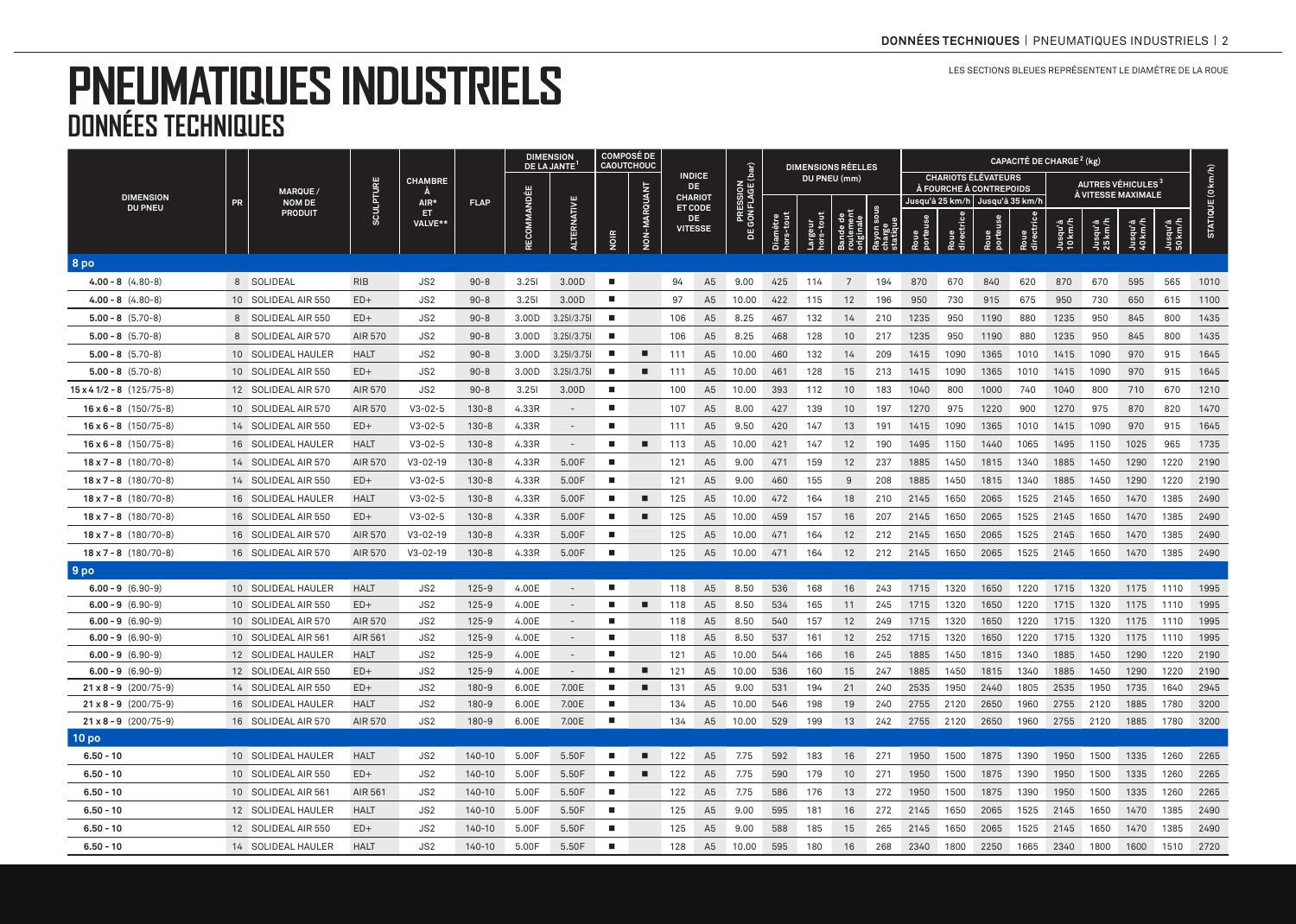|                                          |           |                                                  |                  |                               |             | <b>DIMENSION</b><br>DE LA JANTE |                          | <b>COMPOSÉ DE</b><br><b>CAOUTCHOUC</b> |              |                                  |                      |                             |                       | <b>DIMENSIONS RÉELLES</b> |         |     | CAPACITÉ DE CHARGE <sup>2</sup> (kg) |                                                       |      |                   |                               |                    |                    |                    |                   |  |
|------------------------------------------|-----------|--------------------------------------------------|------------------|-------------------------------|-------------|---------------------------------|--------------------------|----------------------------------------|--------------|----------------------------------|----------------------|-----------------------------|-----------------------|---------------------------|---------|-----|--------------------------------------|-------------------------------------------------------|------|-------------------|-------------------------------|--------------------|--------------------|--------------------|-------------------|--|
|                                          |           | <b>MARQUE</b><br><b>NOM DE</b><br><b>PRODUIT</b> | <b>SCULPTURE</b> | <b>CHAMBRE</b><br>Δ<br>$AIR*$ | <b>FLAP</b> |                                 |                          |                                        |              |                                  | <b>INDICE</b><br>DE. | (bar)                       |                       | DU PNEU (mm)              |         |     |                                      | <b>CHARIOTS ÉLÉVATEURS</b><br>À FOURCHE À CONTREPOIDS |      |                   | AUTRES VÉHICULES <sup>3</sup> |                    |                    |                    |                   |  |
| <b>DIMENSION</b><br><b>DU PNEU</b>       | <b>PR</b> |                                                  |                  |                               |             |                                 |                          |                                        |              | <b>CHARIOT</b><br><b>ET CODE</b> |                      |                             |                       |                           |         |     |                                      | Jusqu'à 25 km/h   Jusqu'à 35 km/h                     |      |                   |                               |                    | À VITESSE MAXIMALE |                    |                   |  |
|                                          |           |                                                  |                  | ET.<br>VALVE**                |             | <b>COMMANDÉ</b>                 | Ę                        | $\bar{2}$                              | NON-MARQUANT | <b>VITESSE</b>                   | DE                   | PRESSION<br>GONFLAGE (<br>岂 | Diamètre<br>hors-tout | Largeur<br>horre          | ande de |     | porteuse                             |                                                       |      | directrice<br>oue | Jusqu'à<br>10 km/h            | Jusqu'à<br>25 km/h | Jusqu'à<br>40 km/h | Jusqu'à<br>50 km/h | STATIQUE (0 km/h) |  |
| $6.50 - 10$                              |           | 14 SOLIDEAL AIR 550                              | $ED+$            | JS <sub>2</sub>               | 140-10      | 5.00F                           | 5.50F                    | ٠                                      | п            | 128                              | A <sub>5</sub>       | 10.00                       | 588                   | 181                       | 10      | 271 | 2340                                 | 1800                                                  | 2250 | 1665              | 2340                          | 1800               | 1600               | 1510               | 2720              |  |
| $7.50 - 10$                              |           | 16 SOLIDEAL AIR 550                              | $ED+$            | JS2                           | $140 - 10$  | 5.50F                           | 5.00F                    | п                                      |              | 138                              | A <sub>5</sub>       | 10.00                       | 632                   | 207                       | 10      | 291 | 3070                                 | 2360                                                  | 2950 | 2185              | 3070                          | 2360               | 2100               | 1980               | 3565              |  |
| $23 \times 9 - 10$ (225/75-10)           |           | 16 SOLIDEAL AIR 570                              | AIR 570          | JS <sub>2</sub>               | 180-10      | 6.50F                           |                          | п                                      |              | 137                              | A <sub>5</sub>       | 8.00                        | 590                   | 214                       | 14      | 270 | 2990                                 | 2300                                                  | 2875 | 2130              | 2990                          | 2300               | 2045               | 1930               | 3475              |  |
| $23 \times 9 - 10$ (225/75-10)           |           | 18 SOLIDEAL AIR 550                              | $ED+$            | JS <sub>2</sub>               | 180-10      | 6.50F                           | $\overline{\phantom{a}}$ | п                                      | п            | 139                              | A <sub>5</sub>       | 9.00                        | 580                   | 232                       | 20      | 263 | 3160                                 | 2430                                                  | 3040 | 2250              | 3160                          | 2430               | 2165               | 2040               | 3670              |  |
| $23 \times 9 - 10$ (225/75-10)           |           | 18 SOLIDEAL AIR 570                              | AIR 570          | $V3 - 02 - 07$                | 180-10      | 6.50F                           | $\overline{\phantom{a}}$ |                                        |              | 139                              | A <sub>5</sub>       | 9.00                        | 594                   | 216                       | 15      | 271 | 3160                                 | 2430                                                  | 3040 | 2250              | 3160                          | 2430               | 2165               | 2040               | 3670              |  |
| $23 \times 9 - 10$ (225/75-10)           |           | 20 SOLIDEAL HAULER                               | <b>HALT</b>      | JS <sub>2</sub>               | 180-10      | 6.50F                           | $\overline{\phantom{a}}$ | п                                      |              | 142                              | A5                   | 10.00                       | 579                   | 235                       | 15      | 261 | 3445                                 | 2650                                                  | 3315 | 2450              | 3445                          | 2650               | 2360               | 2225               | 4000              |  |
| 12 po                                    |           |                                                  |                  |                               |             |                                 |                          |                                        |              |                                  |                      |                             |                       |                           |         |     |                                      |                                                       |      |                   |                               |                    |                    |                    |                   |  |
| $23 \times 10 - 12$ (250/60-12)          |           | 16 SOLIDEAL HAULER                               | <b>HALT</b>      | JS <sub>2</sub>               | 210-12      | 8.00G                           | $\overline{\phantom{a}}$ | п                                      |              | 139                              | A <sub>5</sub>       | 8.00                        | 604                   | 247                       | 18      | 274 | 3160                                 | 2430                                                  | 3040 | 2250              | 3160                          | 2430               | 2165               | 2040               | 3670              |  |
| $23 \times 10 - 12$ (250/60-12)          |           | 16 SOLIDEAL AIR 550                              | $ED+$            | JS <sub>2</sub>               | 210-12      | 8.00G                           |                          | п                                      |              | 139                              | A <sub>5</sub>       | 8.00                        | 591                   | 239                       | 14      | 270 | 3160                                 | 2430                                                  | 3040 | 2250              | 3160                          | 2430               | 2165               | 2040               | 3670              |  |
| $27 \times 10 - 12$ (250/75-12)          |           | 14 SOLIDEAL HAULER                               | <b>HALT</b>      | $V3 - 02 - 5$                 | 210-12      | 8.00G                           | $\overline{\phantom{a}}$ | ٠                                      |              | 143                              | A <sub>5</sub>       | 7.00                        | 679                   | 251                       | 22      | 303 | 3545                                 | 2725                                                  | 3405 | 2520              | 3545                          | 2725               | 2425               | 2290               | 4115              |  |
| $27 \times 10 - 12$ (250/75-12)          |           | 20 SOLIDEAL HAULER                               | <b>HALT</b>      | $V3 - 02 - 5$                 | 210-12      | 8.00G                           |                          | ш                                      |              | 152                              | A <sub>5</sub>       | 10.00                       | 674                   | 249                       | 22      | 305 | 4615                                 | 3550                                                  | 4440 | 3285              | 4615                          | 3550               | 3160               | 2980               | 5360              |  |
| $27 \times 10 - 12$ (250/75-12)          |           | 20 SOLIDEAL AIR 550                              | $ED+$            | $V3 - 02 - 5$                 | 210-12      | 8.00G                           | $\overline{\phantom{a}}$ | п                                      |              | 152                              | A <sub>5</sub>       | 10.00                       | 680                   | 254                       | 14      | 304 | 4615                                 | 3550                                                  | 4440 | 3285              | 4615                          | 3550               | 3160               | 2980               | 5360              |  |
| $27 \times 10 - 12$ (250/75-12)          |           | 24 SOLIDEAL HAULER                               | <b>HALT</b>      | $V3 - 02 - 5$                 | 210-12      | 8.00G                           | $\overline{\phantom{a}}$ | п                                      |              | 158                              | A <sub>5</sub>       | 10.00                       | 674                   | 249                       | 22      | 305 | 5525                                 | 4250                                                  | 5315 | 3930              | 5525                          | 4250               | 3785               | 3570               | 6420              |  |
| $7.00 - 12$                              |           | 12 SOLIDEAL HAULER                               | <b>HALT</b>      | TR75A                         | 135-12      | 5.00S                           | $\overline{\phantom{a}}$ | п                                      |              | 133                              | A <sub>5</sub>       | 8.50                        | 680                   | 194                       | 17      | 311 | 2680                                 | 2060                                                  | 2575 | 1905              | 2680                          | 2060               | 1835               | 1730               | 3110              |  |
| $7.00 - 12$                              |           | 12 SOLIDEAL AIR 550                              | $ED+$            | <b>TR75A</b>                  | 135-12      | 5.00S                           | $\overline{\phantom{a}}$ |                                        | п            | 133                              | A <sub>5</sub>       | 8.50                        | 675                   | 194                       | 16      | 305 | 2680                                 | 2060                                                  | 2575 | 1905              | 2680                          | 2060               | 1835               | 1730               | 3110              |  |
| $7.00 - 12$                              |           | 14 SOLIDEAL HAULER                               | <b>HALT</b>      | <b>TR75A</b>                  | 135-12      | 5.00S                           | $\overline{\phantom{a}}$ | п                                      | г            | 134                              | A <sub>5</sub>       | 9.00                        | 680                   | 195                       | 17      | 310 | 2755                                 | 2120                                                  | 2650 | 1960              | 2755                          | 2120               | 1885               | 1780               | 3200              |  |
| $7.00 - 12$                              |           | 14 SOLIDEAL AIR 561                              | AIR 561          | <b>TR75A</b>                  | 135-12      | 5.00S                           | $\overline{\phantom{a}}$ | п                                      |              | 134                              | A <sub>5</sub>       | 9.00                        | 672                   | 185                       | 14      | 312 | 2755                                 | 2120                                                  | 2650 | 1960              | 2755                          | 2120               | 1885               | 1780               | 3200              |  |
| $7.00 - 12$                              |           | 14 SOLIDEAL AIR 550                              | $ED+$            | <b>TR75A</b>                  | 135-12      | 5.00S                           |                          |                                        | г            | 134                              | A <sub>5</sub>       | 9.00                        | 677                   | 194                       | 12      | 312 | 2755                                 | 2120                                                  | 2650 | 1960              | 2755                          | 2120               | 1885               | 1780               | 3200              |  |
| $7.00 - 12$                              |           | 16 SOLIDEAL HAULER                               | <b>HALT</b>      | <b>TR75A</b>                  | 135-12      | 5.00S                           |                          | п                                      |              | 136                              | A <sub>5</sub>       | 10.00                       | 684                   | 195                       | 18      | 310 | 2910                                 | 2240                                                  | 2800 | 2070              | 2910                          | 2240               | 1995               | 1880               | 3380              |  |
| $7.00 - 12$                              |           | 16 SOLIDEAL AIR 550                              | $ED+$            | <b>TR75A</b>                  | 135-12      | 5.00S                           |                          | п                                      |              | 136                              | A <sub>5</sub>       | 10.00                       | 669                   | 191                       | 12      | 309 | 2910                                 | 2240                                                  | 2800 | 2070              | 2910                          | 2240               | 1995               | 1880               | 3380              |  |
| 13 <sub>po</sub>                         |           |                                                  |                  |                               |             |                                 |                          |                                        |              |                                  |                      |                             |                       |                           |         |     |                                      |                                                       |      |                   |                               |                    |                    |                    |                   |  |
| $23 \times 5$ (5.00-13)                  |           | 10 SOLIDEAL AIR 550                              | $ED+$            | JS <sub>2</sub>               | 130-13      | 3.75P                           |                          | ٠                                      | п            | 122                              | A <sub>5</sub>       | 7.75                        | 635                   | 149                       | 10      | 298 | 1950                                 | 1500                                                  | 1875 | 1390              | 1950                          | 1500               | 1335               | 1260               | 2265              |  |
| 15 po                                    |           |                                                  |                  |                               |             |                                 |                          |                                        |              |                                  |                      |                             |                       |                           |         |     |                                      |                                                       |      |                   |                               |                    |                    |                    |                   |  |
| $355 / 45 - 15$ (28x12.5-15)             |           | 24 SOLIDEAL AIR 550                              | $ED+$            | $V3 - 02 - 10$                | 260-15      | 9.75                            |                          | п                                      |              | 159                              | A <sub>5</sub>       | 10.00                       | 703                   | 292                       | 11      | 321 | 5690                                 | 4375                                                  | 5470 | 4045              | 5690                          | 4375               | 3895               | 3675               | 6605              |  |
| $355/45 - 15$ (28x12.5-15)               |           | 24 SOLIDEAL HAULER                               | <b>HALT</b>      | $V3 - 02 - 10$                | 260-15      | 9.75                            | $\overline{\phantom{a}}$ | п                                      |              | 159                              | A <sub>5</sub>       | 10.00                       | 696                   | 291                       | 17      | 315 | 5690                                 | 4375                                                  | 5470 | 4045              | 5690                          | 4375               | 3895               | 3675               | 6605              |  |
| $355/65 - 15$ (32x12.1-15)               |           | 24 SOLIDEAL AIR 550                              | $ED+$            | <b>TR78A</b>                  | 260-15      | 9.75                            |                          | п                                      |              | 170                              | A <sub>5</sub>       | 10.00                       | 848                   | 324                       | 23      | 388 | 7800                                 | 6000                                                  | 7500 | 5550              | 7800                          | 6000               | 5340               | 5040               | 9060              |  |
| $355/65 - 15$ (32x12.1-15)               |           | 24 SOLIDEAL HAULER                               | <b>HALT</b>      | <b>TR78A</b>                  | 260-15      | 9.75                            |                          | п                                      |              | 170                              | A <sub>5</sub>       | 10.00                       | 806                   | 314                       | 28      | 353 | 7800                                 | 6000                                                  | 7500 | 5550              | 7800                          | 6000               | 5340               | 5040               | 9060              |  |
| $28 \times 9 - 15$ (8.15-15 & 225/75-15) |           | 14 SOLIDEAL HAULER                               | <b>HALT</b>      | $V3 - 02 - 08$                | 180-15 HD   | 7.00                            | $\overline{\phantom{a}}$ | п                                      |              | 146                              | A <sub>5</sub>       | 10.00                       | 705                   | 218                       | 17      | 322 | 3900                                 | 3000                                                  | 3750 | 2775              | 3900                          | 3000               | 2670               | 2520               | 4530              |  |
| $28 \times 9 - 15$ (8.15-15 & 225/75-15) |           | 14 SOLIDEAL AIR 550                              | $ED+$            | $V3 - 02 - 08$                | 180-15 HD   | 7.00                            |                          | п                                      | п            | 146                              | A <sub>5</sub>       | 10.00                       | 710                   | 226                       | 14      | 329 | 3900                                 | 3000                                                  | 3750 | 2775              | 3900                          | 3000               | 2670               | 2520               | 4530              |  |
| $28 \times 9 - 15$ (8.15-15 & 225/75-15) |           | 14 SOLIDEAL AIR 570                              | AIR 570          | $V3 - 02 - 08$                | 180-15 HD   | 7.00                            | $\overline{\phantom{a}}$ |                                        |              | 146                              | A <sub>5</sub>       | 10.00                       | 707                   | 211                       | 14      | 327 | 3900                                 | 3000                                                  | 3750 | 2775              | 3900                          | 3000               | 2670               | 2520               | 4530              |  |
| $28 \times 9 - 15$ (8.15-15 & 225/75-15) |           | 16 SOLIDEAL AIR 550                              | $ED+$            | $V3-02-08$                    | 180-15 HD   | 7.00                            |                          | п                                      |              | 146                              | A5                   | 10.00                       | 707                   | 223                       | 19      | 326 | 3900                                 | 3000                                                  | 3750 | 2775              | 3900                          | 3000               | 2670               | 2520               | 4530              |  |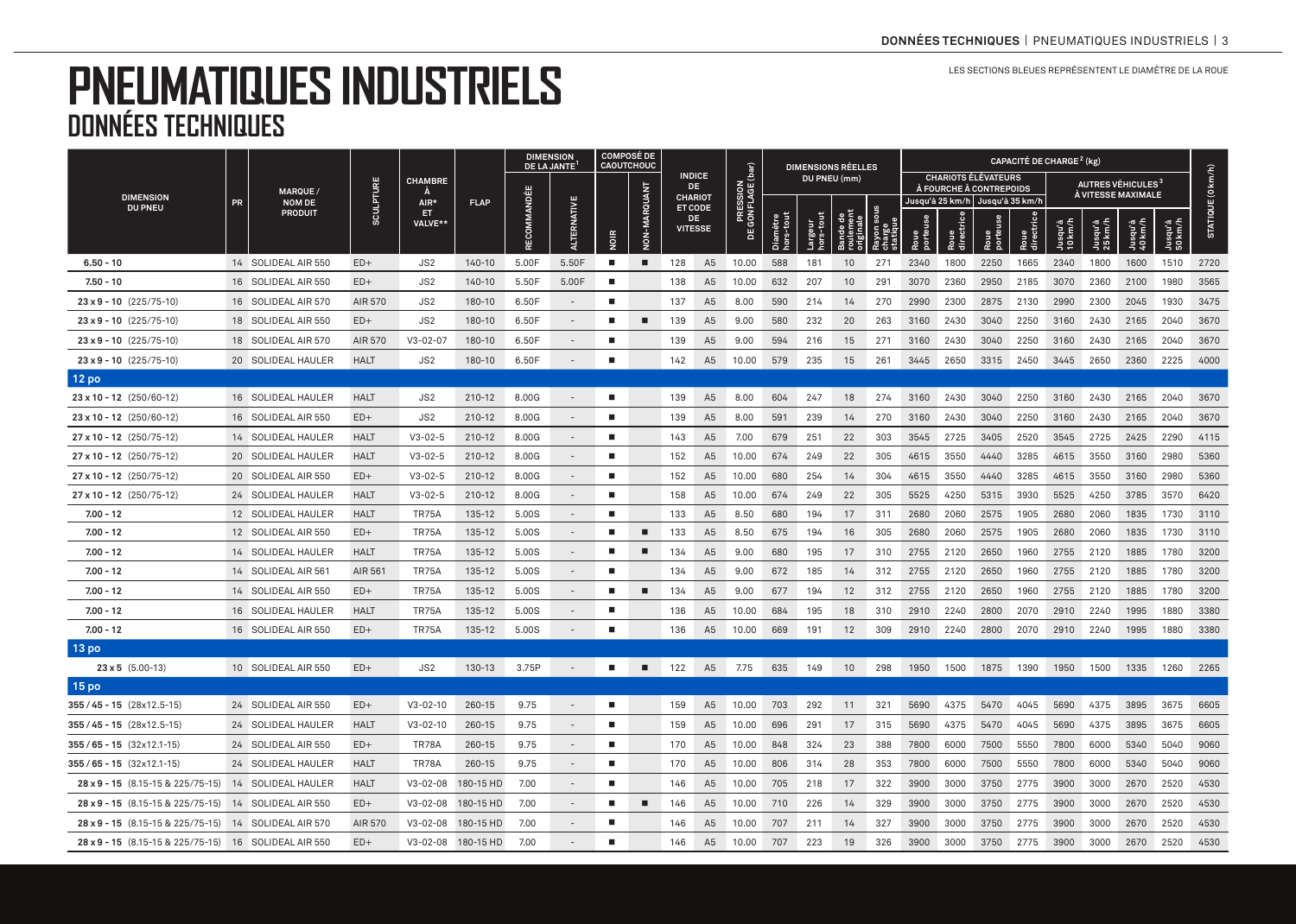|                                          |    |                           |             |                        |                          | <b>DIMENSION</b><br>DE LA JANTE |                          | <b>COMPOSÉ DE</b><br><b>CAOUTCHOUC</b> |              |     |                                  |                                    | <b>DIMENSIONS RÉELLES</b> |                      |                                   |                      |      |          |                                                       | CAPACITÉ DE CHARGE <sup>2</sup> (kg) |                               |                    |                    |                    |                   |
|------------------------------------------|----|---------------------------|-------------|------------------------|--------------------------|---------------------------------|--------------------------|----------------------------------------|--------------|-----|----------------------------------|------------------------------------|---------------------------|----------------------|-----------------------------------|----------------------|------|----------|-------------------------------------------------------|--------------------------------------|-------------------------------|--------------------|--------------------|--------------------|-------------------|
|                                          |    |                           |             | <b>CHAMBRE</b><br>AIR* | <b>FLAP</b>              |                                 |                          |                                        |              |     | <b>INDICE</b><br>DE              | (bar)                              |                           |                      | DU PNEU (mm)                      |                      |      |          | <b>CHARIOTS ÉLÉVATEURS</b><br>À FOURCHE À CONTREPOIDS |                                      | AUTRES VÉHICULES <sup>3</sup> |                    |                    |                    |                   |
| <b>DIMENSION</b><br><b>DU PNEU</b>       | PR | MARQUE /<br><b>NOM DE</b> | SCULPTURE   |                        |                          |                                 |                          |                                        |              |     | <b>CHARIOT</b><br><b>ET CODE</b> |                                    |                           |                      |                                   |                      |      |          | Jusqu'à 25 km/h   Jusqu'à 35 km/h                     |                                      |                               |                    | À VITESSE MAXIMALE |                    |                   |
|                                          |    | <b>PRODUIT</b>            |             | ET<br>VALVE**          |                          | <b>CINAMMAC</b>                 | ERNATIV<br>닣             | ē                                      | NON-MARQUANT |     | DE.<br><b>VITESSE</b>            | <b>PRESSION<br/>DE GONFLAGE (I</b> | ors-tout<br>iamètre       | Largeur<br>hors-tout | ឹ<br>nemen:<br>ginale<br><b>u</b> | ី<br>ទី<br>lque<br>E | ğ    | آه<br>Re |                                                       | directrice<br>Roue                   | Jusqu'à<br>10 km/h            | Jusqu'à<br>25 km/h | Jusqu'à<br>40 km/h | Jusqu'à<br>50 km/h | STATIQUE (0 km/h) |
| $28 \times 9 - 15$ (8.15-15 & 225/75-15) |    | 18 SOLIDEAL AIR 570       | AIR 570     | $V3 - 02 - 08$         | 180-15 HD                | 7.00                            |                          | ٠                                      |              | 146 | A <sub>5</sub>                   | 10.00                              | 707                       | 211                  | 14                                | 329                  | 3900 | 3000     | 3750                                                  | 2775                                 | 3900                          | 3000               | 2670               | 2520               | 4530              |
| $250 - 15$ (250/70-15)                   |    | 16 SOLIDEAL AIR 550       | $ED+$       | TR77A                  | 180-15 HD                | 7.50                            | 7.00                     | ٠                                      |              | 150 | A <sub>5</sub>                   | 8.25                               | 734                       | 238                  | 13                                | 338                  | 4355 | 3350     | 4190                                                  | 3100                                 | 4355                          | 3350               | 2980               | 2815               | 5060              |
| $250 - 15$ (250/70-15)                   |    | 16 SOLIDEAL HAULER        | <b>HALT</b> | TR77A                  | 180-15 HD                | 7.50                            | 7.00                     | ٠                                      |              | 150 | A <sub>5</sub>                   | 8.25                               | 743                       | 226                  | 19                                | 337                  | 4355 | 3350     | 4190                                                  | 3100                                 | 4355                          | 3350               | 2980               | 2815               | 5060              |
| $250 - 15$ (250/70-15)                   |    | 18 SOLIDEAL AIR 550       | $ED+$       | TR77A                  | 180-15 HD                | 7.50                            | 7.00                     | ٠                                      | п            | 153 | A <sub>5</sub>                   | 9.50                               | 735                       | 231                  | 21                                | 336                  | 4745 | 3650     | 4565                                                  | 3375                                 | 4745                          | 3650               | 3250               | 3065               | 5510              |
| $250 - 15$ (250/70-15)                   |    | 20 SOLIDEAL HAULER        | <b>HALT</b> | TR77A                  | 180-15 HD                | 7.50                            | 7.00                     | п                                      |              | 155 | A <sub>5</sub>                   | 10.00                              | 733                       | 231                  | 23                                | 337                  | 5040 | 3875     | 4845                                                  | 3585                                 | 5040                          | 3875               | 3450               | 3255               | 5850              |
| $300 - 15$ (315/70-15)                   |    | 18 SOLIDEAL HAULER        | <b>HALT</b> | <b>TR78A</b>           | 180-15 HD                | 8.00                            |                          | п                                      |              | 160 | A <sub>5</sub>                   | 7.50                               | 850                       | 278                  | 25                                | 384                  | 5850 | 4500     | 5625                                                  | 4165                                 | 5850                          | 4500               | 4005               | 3780               | 6795              |
| $300 - 15$ (315/70-15)                   |    | 18 SOLIDEAL AIR 550       | $ED+$       | <b>TR78A</b>           | 180-15 HD                | 8.00                            | $\overline{\phantom{a}}$ | г                                      | п            | 160 | A <sub>5</sub>                   | 7.50                               | 833                       | 287                  | 19                                | 377                  | 5850 | 4500     | 5625                                                  | 4165                                 | 5850                          | 4500               | 4005               | 3780               | 6795              |
| $300 - 15$ (315/70-15)                   |    | 20 SOLIDEAL HAULER        | <b>HALT</b> | <b>TR78A</b>           | 180-15 HD                | 8.00                            | $\overline{\phantom{a}}$ | п                                      |              | 164 | A <sub>5</sub>                   | 9.00                               | 834                       | 282                  | 26                                | 375                  | 6500 | 5000     | 6250                                                  | 4625                                 | 6500                          | 5000               | 4450               | 4200               | 7550              |
| $300 - 15$ (315/70-15)                   |    | 22 SOLIDEAL HAULER        | <b>HALT</b> | <b>TR78A</b>           | 180-15 HD                | 8.00                            |                          | г                                      | ٠            | 165 | A <sub>5</sub>                   | 10.00                              | 834                       | 282                  | 26                                | 377                  | 6695 | 5150     | 6440                                                  | 4765                                 | 6695                          | 5150               | 4585               | 4325               | 7775              |
| $300 - 15$ (315/70-15)                   |    | 22 SOLIDEAL AIR 550       | $ED+$       | <b>TR78A</b>           | 180-15 HD                | 8.00                            | $\overline{\phantom{a}}$ | ٠                                      |              | 165 | A <sub>5</sub>                   | 10.00                              | 833                       | 287                  | 18                                | 377                  | 6695 | 5150     | 6440                                                  | 4765                                 | 6695                          | 5150               | 4585               | 4325               | 7775              |
| $315/85 - 15$                            |    | 20 SOLIDEAL HAULER        | <b>HALT</b> | <b>TR78A</b>           | 180-15 HD                | 7.50                            | $\overline{\phantom{a}}$ | ٠                                      |              | 172 | A <sub>5</sub>                   | 9.50                               | 908                       | 290                  | 26                                | 397                  | 8190 | 6300     | 7875                                                  | 5830                                 | 8190                          | 6300               | 5605               | 5290               | 9515              |
| $7.00 - 15$                              |    | 14 SOLIDEAL HAULER        | <b>HALT</b> | <b>TR75A</b>           | 180-15                   | 5.50                            | 5.00                     | п                                      |              | 140 | A <sub>5</sub>                   | 9.00                               | 734                       | 190                  | 22                                | 334                  | 3350 | 2575     | 3220                                                  | 2380                                 | 3350                          | 2575               | 2235               | 2110               | 3890              |
| $7.00 - 15$                              |    | 14 SOLIDEAL AIR 56        | AIR 561     | <b>TR75A</b>           | 180-15                   | 5.50                            | 5.00                     | п                                      |              | 140 | A <sub>5</sub>                   | 9.00                               | 755                       | 196                  | 16                                | 353                  | 3350 | 2575     | 3220                                                  | 2380                                 | 3350                          | 2575               | 2235               | 2110               | 3890              |
| $7.00 - 15$                              |    | 14 SOLIDEAL AIR 550       | $ED+$       | <b>TR75A</b>           | 180-15                   | 5.50                            | 5.00                     | ٠                                      |              | 140 | A <sub>5</sub>                   | 9.00                               | 762                       | 202                  | 17                                | 344                  | 3350 | 2575     | 3220                                                  | 2380                                 | 3350                          | 2575               | 2235               | 2110               | 3890              |
| $7.50 - 15$                              |    | 14 SOLIDEAL HAULER        | <b>HALT</b> | <b>TR75A</b>           | 180-15                   | 6.00                            | 5.50/6.50                | п                                      |              | 144 | A <sub>5</sub>                   | 9.25                               | 781                       | 212                  | 20                                | 356                  | 3640 | 2800     | 3500                                                  | 2590                                 | 3640                          | 2800               | 2490               | 2350               | 4230              |
| $7.50 - 15$                              |    | 14 SOLIDEAL AIR 550       | $ED+$       | <b>TR75A</b>           | 180-15                   | 6.00                            | 5.50/6.50                | п                                      |              | 144 | A <sub>5</sub>                   | 9.25                               | 784                       | 212                  | 20                                | 357                  | 3640 | 2800     | 3500                                                  | 2590                                 | 3640                          | 2800               | 2490               | 2350               | 4230              |
| $8.25 - 15$ (7.50-15(32))                |    | 14 SOLIDEAL HAULER        | <b>HALT</b> | TR77A                  | 180-15                   | 6.50                            | 6.00/7.00                | п                                      |              | 149 | A <sub>5</sub>                   | 8.00                               | 841                       | 246                  | 19                                | 380                  | 4225 | 3250     | 4065                                                  | 3005                                 | 4225                          | 3250               | 2895               | 2730               | 4910              |
| $8.25 - 15$ (7.50-15(32))                |    | 14 SOLIDEAL AIR 550       | $ED+$       | TR77A                  | 180-15                   | 6.50                            | 6.00/7.00                | п                                      | ٠            | 149 | A <sub>5</sub>                   | 8.00                               | 846                       | 251                  | 13                                | 390                  | 4225 | 3250     | 4065                                                  | 3005                                 | 4225                          | 3250               | 2895               | 2730               | 4910              |
| $8.25 - 15$ (7.50-15(32))                |    | 16 SOLIDEAL HAULER        | <b>HALT</b> | TR77A                  | 180-15                   | 6.50                            | 6.00/7.00                | п                                      |              | 152 | A <sub>5</sub>                   | 9.25                               | 841                       | 246                  | 23                                | 380                  | 4615 | 3550     | 4440                                                  | 3285                                 | 4615                          | 3550               | 3160               | 2980               | 5360              |
| $8.25 - 15$ (7.50-15(32))                |    | 16 SOLIDEAL AIR 550       | $ED+$       | TR77A                  | 180-15                   | 6.50                            | 6.00/7.00                | п                                      | п            | 152 | A <sub>5</sub>                   | 9.25                               | 845                       | 252                  | 19                                | 380                  | 4615 | 3550     | 4440                                                  | 3285                                 | 4615                          | 3550               | 3160               | 2980               | 5360              |
| $8.25 - 15$ (7.50-15(32))                |    | 18 SOLIDEAL HAULER        | <b>HALT</b> | TR77A                  | 180-15                   | 6.50                            | 6.00/7.00                | г                                      |              | 153 | A <sub>5</sub>                   | 10.00                              | 841                       | 246                  | 19                                | 381                  | 4745 | 3650     | 4565                                                  | 3375                                 | 4745                          | 3650               | 3250               | 3065               | 5510              |
| 16 po                                    |    |                           |             |                        |                          |                                 |                          |                                        |              |     |                                  |                                    |                           |                      |                                   |                      |      |          |                                                       |                                      |                               |                    |                    |                    |                   |
| $7.50 - 16$                              |    | 12 SOLIDEAL AIR 550       | $ED+$       | <b>TR75A</b>           | 180-16                   | 6.0                             | 5.0/5.50                 | $\blacksquare$                         |              | 144 | A <sub>5</sub>                   | 8.00                               | 810                       | 209                  | 12                                | 373                  | 3640 | 2800     | 3500                                                  | 2590                                 | 3640                          | 2800               | 2490               | 2350               | 4230              |
| 16.5 po                                  |    |                           |             |                        |                          |                                 |                          |                                        |              |     |                                  |                                    |                           |                      |                                   |                      |      |          |                                                       |                                      |                               |                    |                    |                    |                   |
| $8.00 - 16.5$                            |    | 10 SOLIDEAL AIR 56        | AIR 561     | <b>TBLS</b>            |                          | 6.75                            |                          | п                                      |              | 121 | A <sub>5</sub>                   | 5.60                               | 740                       | 225                  | 16                                |                      | 1885 | 1450     | 1815                                                  | 1340                                 | 1885                          | 1450               | 1290               | 1220               | 2190              |
| $8.75 - 16.5$                            |    | 10 SOLIDEAL AIR 56        | AIR 561     | <b>TBLS</b>            |                          | 6.75                            |                          | г                                      |              | 124 | A <sub>5</sub>                   | 5.25                               | 757                       | 224                  | 18                                |                      | 2080 | 1600     | 2000                                                  | 1480                                 | 2080                          | 1600               | 1425               | 1345               | 2415              |
| $9.50 - 16.5$                            |    | 10 SOLIDEAL AIR 56        | AIR 561     | <b>TBLS</b>            | $\overline{\phantom{a}}$ | 6.75                            |                          | ٠                                      |              | 127 | A <sub>5</sub>                   | 5.00                               | 799                       | 253                  | 19                                |                      | 2275 | 1750     | 2190                                                  | 1620                                 | 2275                          | 1750               | 1560               | 1470               | 2645              |
| 20 <sub>po</sub>                         |    |                           |             |                        |                          |                                 |                          |                                        |              |     |                                  |                                    |                           |                      |                                   |                      |      |          |                                                       |                                      |                               |                    |                    |                    |                   |
| $9.00 - 20$                              |    | 14 SOLIDEAL AIR 550       | $ED+$       | $V3 - 02 - 14$         | $200 - 20$               | 7.00                            | 6.50/7.50                | п                                      |              | 160 | A <sub>5</sub>                   | 9.00                               | 1046                      | 286                  | 23                                | 476                  | 5850 | 4500     | 5625                                                  | 4165                                 | 5850                          | 4500               | 4005               | 3780               | 6795              |
| $10.00 - 20$                             |    | 16 SOLIDEAL HAULER        | <b>HALT</b> | V3-02-14               | 200-20                   | 7.50                            | 7.00/8.00                | п                                      |              | 164 | A <sub>5</sub>                   | 9.00                               | 1088                      | 283                  | 30                                | 496                  | 6500 | 5000     | 6250                                                  | 4625                                 | 6500                          | 5000               | 4450               | 4200               | 7550              |
| $10.00 - 20$                             |    | 16 SOLIDEAL HAULER        | HA SM       | V3-02-14               | 200-20                   | 7.50                            | 7.00/8.00                | п                                      |              | 164 | A <sub>5</sub>                   | 9.00                               | 1085                      | 288                  | $\overline{\phantom{a}}$          | 499                  | 6500 | 5000     | 6250                                                  | 4625                                 | 6500                          | 5000               | 4450               | 4200               | 7550              |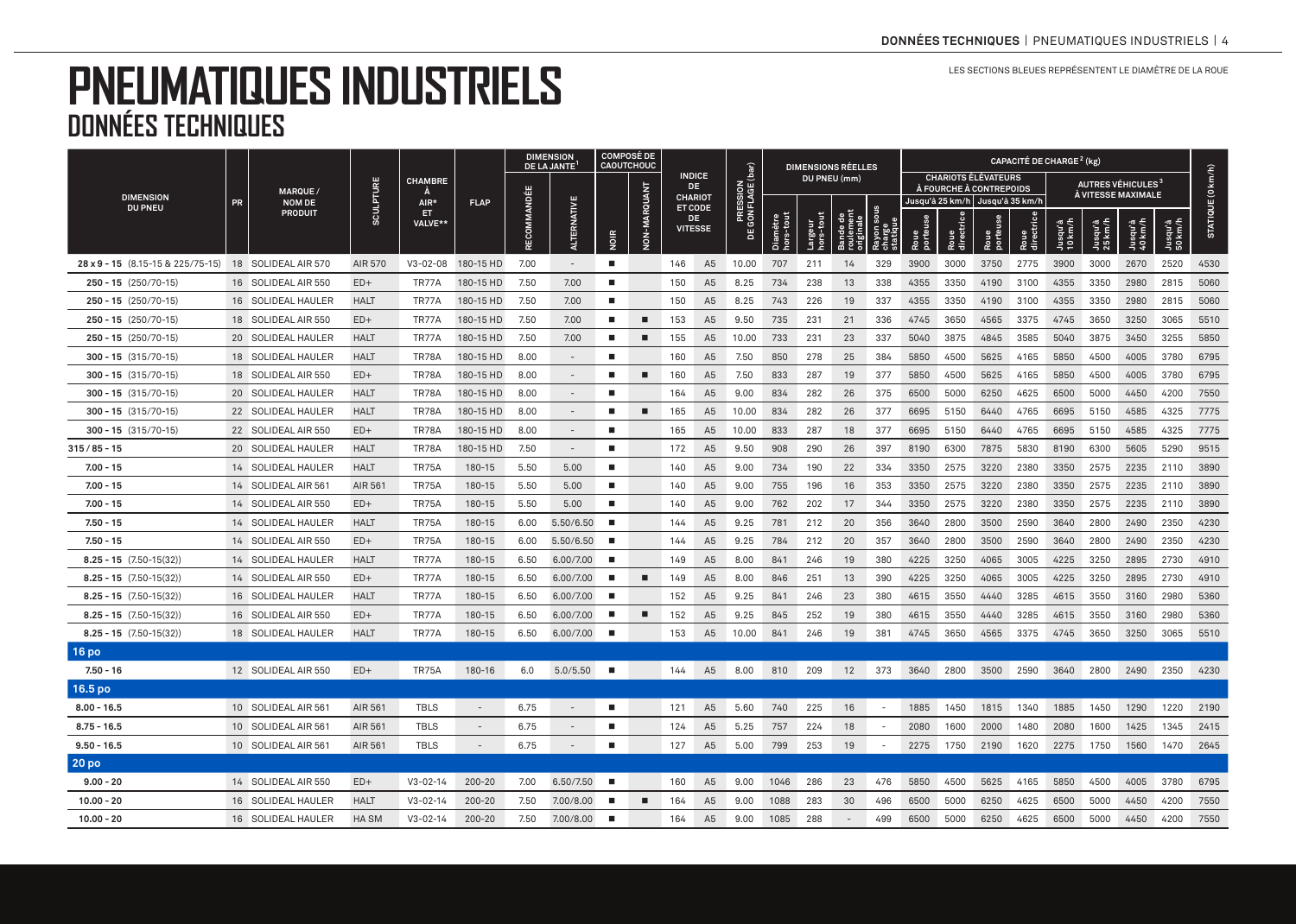## **PNEUMATIQUES INDUSTRIELS DONNÉES TECHNIQUES**

|                  |    |                                 |             |                         |             | <b>DIMENSION</b><br><b>DE LA JANTE</b> |                     | <b>COMPOSÉ DE</b><br>CAOUTCHOUC |              |     |                                        |                              |                       |                      | <b>DIMENSIONS RÉELLES</b>          |                        | CAPACITÉ DE CHARGE <sup>2</sup> (kg)                                                     |                |            |                    |                                                     |                    |                    |                    |                   |
|------------------|----|---------------------------------|-------------|-------------------------|-------------|----------------------------------------|---------------------|---------------------------------|--------------|-----|----------------------------------------|------------------------------|-----------------------|----------------------|------------------------------------|------------------------|------------------------------------------------------------------------------------------|----------------|------------|--------------------|-----------------------------------------------------|--------------------|--------------------|--------------------|-------------------|
| <b>DIMENSION</b> |    | <b>MARQUE</b>                   | SCULPTURE   | <b>CHAMBRE</b>          |             |                                        |                     |                                 |              |     | <b>INDICE</b><br>DE.<br><b>CHARIOT</b> | PRESSION<br>: GONFLAGE (bar) |                       |                      | DU PNEU (mm)                       |                        | <b>CHARIOTS ÉLÉVATEURS</b><br>À FOURCHE À CONTREPOIDS<br>Jusqu'à 25 km/h Jusqu'à 35 km/h |                |            |                    | AUTRES VÉHICULES <sup>3</sup><br>À VITESSE MAXIMALE |                    |                    |                    | STATIQUE (0 km/h) |
| <b>DU PNEU</b>   | PR | <b>NOM DE</b><br><b>PRODUIT</b> |             | $AIR*$<br>ET<br>VALVE** | <b>FLAP</b> |                                        |                     |                                 |              |     | ET CODE                                |                              |                       |                      |                                    |                        |                                                                                          |                |            |                    |                                                     |                    |                    |                    |                   |
|                  |    |                                 |             |                         |             | OMMANDÉE<br>ជួ                         | <b>ALTERNATIVE</b>  | NOIR                            | NON-MARQUANT |     | DE.<br><b>VITESSE</b>                  | 뿜                            | Diamètre<br>hors-tout | Largeur<br>hors-tout | Bande de<br>roulement<br>originale | sous<br>$\overline{5}$ | porteuse<br>Roue                                                                         | Roue<br>direct | porteuse   | Roue<br>directrice | Jusqu'à<br>10 km/h                                  | Jusqu'à<br>25 km/h | Jusqu'à<br>40 km/h | Jusqu'à<br>50 km/h |                   |
| $10.00 - 20$     |    | 16 SOLIDEAL HAULER              | HA HA TR    | $V3 - 02 - 14$          | $200 - 20$  | 7.50                                   | 7.00/8.00           | п                               |              | 164 | A <sub>5</sub>                         | 9.00                         | 1085                  | 288                  | 30                                 | 498                    | 6500                                                                                     | 5000           | 6250       | 4625               | 6500                                                | 5000               | 4450               | 4200               | 7550              |
| $10.00 - 20$     |    | 16 SOLIDEAL AIR 550             | $ED+$       | $V3 - 02 - 14$          | 200-20      | 7.50                                   | 7.00/8.00           | п                               |              | 164 | A <sub>5</sub>                         | 9.00                         | 1065                  | 286                  | 13                                 | 494                    | 6500                                                                                     | 5000           | 6250       | 4625               | 6500                                                | 5000               | 4450               | 4200               | 7550              |
| $10.00 - 20$     |    | 20 SOLIDEAL AIR 550             | $ED+$       | $V3 - 02 - 14$          | $200 - 20$  | 7.50                                   | 7.00/8.00           | Ð                               |              | 166 | A <sub>5</sub>                         | 10.00                        | 1067                  | 284                  | 13                                 | 494                    | 6890                                                                                     | 5300           | 6625       | 4905               | 6890                                                | 5300               | 4715               | 4450               | 8005              |
| $11.00 - 20$     |    | 16 SOLIDEAL HAULER              | <b>HALT</b> | $V3 - 02 - 14$          | $200 - 20$  | 8.00                                   | 7.50/8.50           |                                 |              | 167 | A <sub>5</sub>                         | 9.00                         | 1089                  | 302                  | 32                                 | 507                    | 7085                                                                                     | 5450           | 6815       | 5040               | 7085                                                | 5450               | 4850               | 4580               | 8230              |
| $11.00 - 20$     |    | 16 SOLIDEAL AIR 550             | $ED+$       | $V3 - 02 - 14$          | $200 - 20$  | 8.00                                   | 7.50/8.50           | п                               |              | 167 | A <sub>5</sub>                         | 9.00                         | 1087                  | 301                  | 13                                 | 505                    | 7085                                                                                     | 5450           | 6815       | 5040               | 7085                                                | 5450               | 4850               | 4580               | 8230              |
| $11.00 - 20$     |    | 18 SOLIDEAL HAULER              | <b>HALT</b> | $V3 - 02 - 14$          | $200 - 20$  | 8.00                                   | 7.50/8.50           | Ð                               |              | 170 | A <sub>5</sub>                         | 10.00                        | 1089                  | 302                  | 32                                 | 495                    | 7800                                                                                     | 6000           | 7500       | 5550               | 7800                                                | 6000               | 5340               | 5040               | 9060              |
| $12.00 - 20$     |    | 18 SOLIDEAL HAULER              | <b>HALT</b> | $V3 - 02 - 14$          | $200 - 20$  | 8.50                                   | 8.00/9.00           | п                               |              | 172 | A <sub>5</sub>                         | 9.00                         | 1150                  | 330                  | 36                                 | 524                    | 8190                                                                                     | 6300           | 7875       | 5830               | 8190                                                | 6300               | 5605               | 5290               | 9515              |
| $12.00 - 20$     |    | 20 SOLIDEAL HAULER              | <b>HALT</b> | $V3 - 02 - 14$          | $200 - 20$  | 8.50                                   | 8.00/9.00           |                                 | п            | 176 | A <sub>5</sub>                         | 10.00                        | 1150                  | 317                  | 36                                 | 517                    | 9230                                                                                     | 7100           | 8875       | 6570               | 9230                                                | 7100               | 6320               | 5965               | 10720             |
| $12.00 - 20$     |    | 20 SOLIDEAL HAULER              | HA SM       | $V3 - 02 - 14$          | $200 - 20$  | 8.50                                   | 8.00/9.00           | п                               |              | 176 | A <sub>5</sub>                         | 10.00                        | 1145                  | 321                  |                                    | 528                    | 9230                                                                                     | 7100           | 8875       | 6570               | 9230                                                | 7100               | 6320               | 5965               | 10720             |
| $12.00 - 20$     |    | 20 SOLIDEAL HAULER              | HA HA TR    | $V3 - 02 - 14$          | $200 - 20$  | 8.50                                   | 8.00/9.00           | п                               |              | 176 | A <sub>5</sub>                         | 10.00                        | 1132                  | 319                  | 36                                 | 522                    | 9230                                                                                     | 7100           | 8875       | 6570               | 9230                                                | 7100               | 6320               | 5965               | 10720             |
| $12.00 - 20$     |    | 20 HAULER PORTMASTER            | HA HD       | $V3 - 02 - 14$          | $200 - 20$  | 8.50                                   | 8.00/9.00           | п                               |              | 176 | A <sub>5</sub>                         | 10.00                        | 1144                  | 320                  | 57                                 | 515                    | 9230                                                                                     | 7100           | 8875       | 6570               | 9230                                                | 7100               | 6320               | 5965               | 10720             |
| $12.00 - 20$     |    | 20 SOLIDEAL AIR 550             | $ED+$       | $V3 - 02 - 14$          | $200 - 20$  | 8.50                                   | 8.00/9.00           | п                               |              | 176 | A <sub>5</sub>                         | 10.00                        | 1138                  | 326                  | 18                                 | 526                    | 9230                                                                                     | 7100           | 8875       | 6570               | 9230                                                | 7100               | 6320               | 5965               | 10720             |
| $12.00 - 20$     |    | 28 SOLIDEAL HAULER              | <b>HALT</b> | $V3 - 02 - 07$          | $200 - 20$  | 8.50                                   | 8.00/9.00           | п                               |              | 176 | A <sub>5</sub>                         | 10.00                        | 1150                  | 323                  | 36                                 | 523                    | 9230                                                                                     | 7100           | 8875       | 6570               | 9230                                                | 7100               | 6320               | 5965               | 10720             |
| $12.00 - 20$     |    | 28 HAULER PORTMASTER            | HA HD       | $V3 - 02 - 14$          | $200 - 20$  | 8.50                                   | 8.00/9.00           | п                               |              | 176 | A <sub>5</sub>                         | 10.00                        | 1130                  | 320                  | 57                                 | 514                    | 9230                                                                                     | 7100           | 8875       | 6570               | 9230                                                | 7100               | 6320               | 5965               | 10720             |
| $12.00 - 20$     |    | 28 SOLIDEAL AIR 550             | $ED+$       | $V3 - 02 - 14$          | $200 - 20$  | 8.50                                   | 8.00/9.00           | п                               |              | 176 | A <sub>5</sub>                         | 10.00                        | 1142                  | 324                  | 18                                 | 528                    | 9230                                                                                     | 7100           | 8875       | 6570               | 9230                                                | 7100               | 6320               | 5965               | 10720             |
| 24 po            |    |                                 |             |                         |             |                                        |                     |                                 |              |     |                                        |                              |                       |                      |                                    |                        |                                                                                          |                |            |                    |                                                     |                    |                    |                    |                   |
| $14.00 - 24$     |    | 28 SOLIDEAL HAULER              | <b>HALT</b> | $V3 - 02 - 07$          | 250-24      | 10.00                                  | W/VA/WI             | п                               |              | 188 | A <sub>5</sub>                         | 10.00                        | 1364                  | 371                  | 50                                 | 623                    | 12350                                                                                    | 9500           | 11875 8790 |                    | 12350                                               | 9500               | 8455               | 7980               | 14345             |
| 25 po            |    |                                 |             |                         |             |                                        |                     |                                 |              |     |                                        |                              |                       |                      |                                    |                        |                                                                                          |                |            |                    |                                                     |                    |                    |                    |                   |
| $16.00 - 25$     |    | 32 SOLIDEAL HAULER              | <b>HALT</b> | <b>TBLS</b>             |             |                                        | 11.25/2.0 13.00/2.0 |                                 |              | 195 | A <sub>5</sub>                         | 10.00                        | 1472                  | 421                  | 55                                 | 664                    | 16250                                                                                    | 12500          | 15625      | 11565              | 16250                                               | 12500              | 11125 10500        |                    | 18875             |
| $18.00 - 25$     |    | 40 CAMSO AIR 775                | AIR 775     | <b>TBLS</b>             |             |                                        | 13.00/2.5 15.00/2.5 |                                 |              | 207 | A <sub>5</sub>                         | 10.00                        | 1650                  | 485                  | 64                                 |                        | 22750                                                                                    | 17500          |            | 21875 16190        |                                                     | 22750 17500        | 15575 14700        |                    | 26425             |

#### Remarques

- (1) Consultez le fabricant de pneus et roues pour obtenir la confirmation que la combinaison pneu/jante est appropriée, particulièrement en ce qui a trait au profil de la jante et à la résistance du pneu.
- (2) Les vitesses figurant dans le tableau correspondent à la vitesse maximale du véhicule non chargé. Une augmentation de la capacité de charge pour des vitesses inférieures n'est pas autorisée. Les charges ne s'appliquent qu'au service cyclique. Service cyclique fait référence à des applications durant lesquelles le pneu n'est pas utilisé au maximum de sa charge indiquée par son indice de charge et son code de vitesse. Le cycle de service ne fait pas référence à la période pendant laquelle un véhicule sera utilisé, mais à la variation de sa charge et/ou de sa vitesse.

(3) Cette catégorie comprend les éléments suivants :

- Les roues motrices et directrices sur les véhicules autres que les chariots élévateurs à fourche et à contrepoids.
- Les grues mobiles.
- Les roues libres des autres véhicules (remorques), jusqu'à une distance maximale de 2 000 m par déplacement.

 Pour les plus longues distances, les roues des installations rotatives et les applications de service continu ou pour les chariots cavaliers, veuillez consulter le service technique. Pour les chariots à prise latérale, veuillez consulter le service technique.

**NHS – Non conçu pour l'autoroute : Pneus conçus principalement pour une utilisation hors des voies publiques, mais pouvant convenir pour un usage temporaire et fortuit sur les voies publiques.**

\* La dimension de la chambre à air est identique à la dimension du pneu.

\*\* Le tableau affiche les valves standards. Informez-vous au sujet des autres valves.

**Ce document contient des données techniques de tous les produits à l'échelle mondiale. Certains articles pourraient ne pas être vendus dans votre région. Veuillez communiquer avec la personne responsable des ventes à l'échelle locale pour connaître les produits offerts dans votre région.**